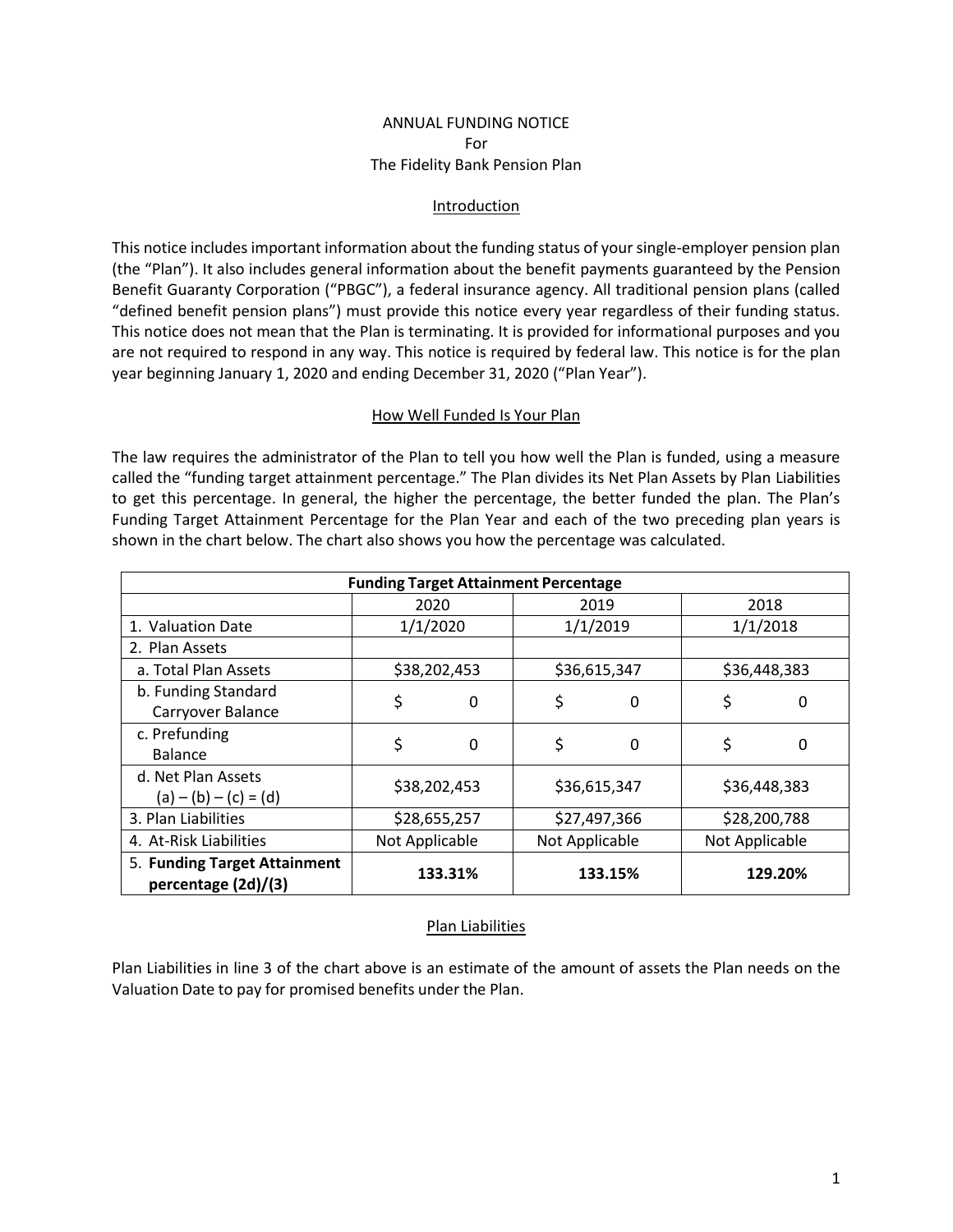## Year-End Assets and Liabilities

The asset values in the chart above are measured as of the first day of the Plan Year. They also are "actuarial values." Actuarial values differ from market values in that they do not fluctuate daily based on changes in the stock or other markets. Actuarial values smooth out those fluctuations and can allow for more predictable levels of future contributions. Despite the fluctuations, market values tend to show a clearer picture of a plan's funded status at a given point in time. As of December 31, 2020, the fair market value of the Plan's assets was \$44,361,509. On this same date, the Plan's liabilities were \$39,727,151.

## Participant Information

The total number of participants in the plan as of the Plan's valuation date was 364. Of this number, 104 were active participants, 126 were retired or separated from service and receiving benefits, and 134 were retired or separated from service and entitled to future benefits.

## Funding & Investment Policies

Every pension plan must have a procedure to establish a funding policy for plan objectives. A funding policy relates to how much money is needed to pay promised benefits. The funding policy of the Plan is to provide adequate funding (no less than required by law) for retirement benefits as actuarially determined.

Pension plans have investment policies. These generally are written guidelines or general instructions for making investment management decisions. The investment policy of the Plan is to achieve a favorable total annual return on invested assets through a diversified portfolio designed for a balance between appreciation potential and current income.

Under the investment policy, the Plan's assets were allocated among the following categories of investments, as of the end of the Plan Year. These allocations are percentages of total assets:

| <b>Asset Allocations</b>          | Percentage |  |  |
|-----------------------------------|------------|--|--|
| <b>Stocks</b>                     | 70.71%     |  |  |
| Investment grade debt instruments | 24.66%     |  |  |
| High-yield debt instruments       | 0.00%      |  |  |
| Real Estate                       | 0.00%      |  |  |
| Other                             | 4.63%      |  |  |

## Right to Request a Copy of the Annual Report

Pension plans must file annual reports with the US Department of Labor. The report is called the "Form 5500." These reports contain financial and other information. You may obtain an electronic copy of your Plan's annual report by going to [www.efast.dol.gov](http://www.efast.dol.gov/) and using the search tool. Annual reports also are available from the US Department of Labor, Employee Benefits Security Administration's Public Disclosure Room at 200 Constitution Avenue, NW, Room N-1513, Washington, DC 20210, or by calling 202.693.8673. Or you may obtain a copy of the Plan's annual report by making a written request to the plan administrator.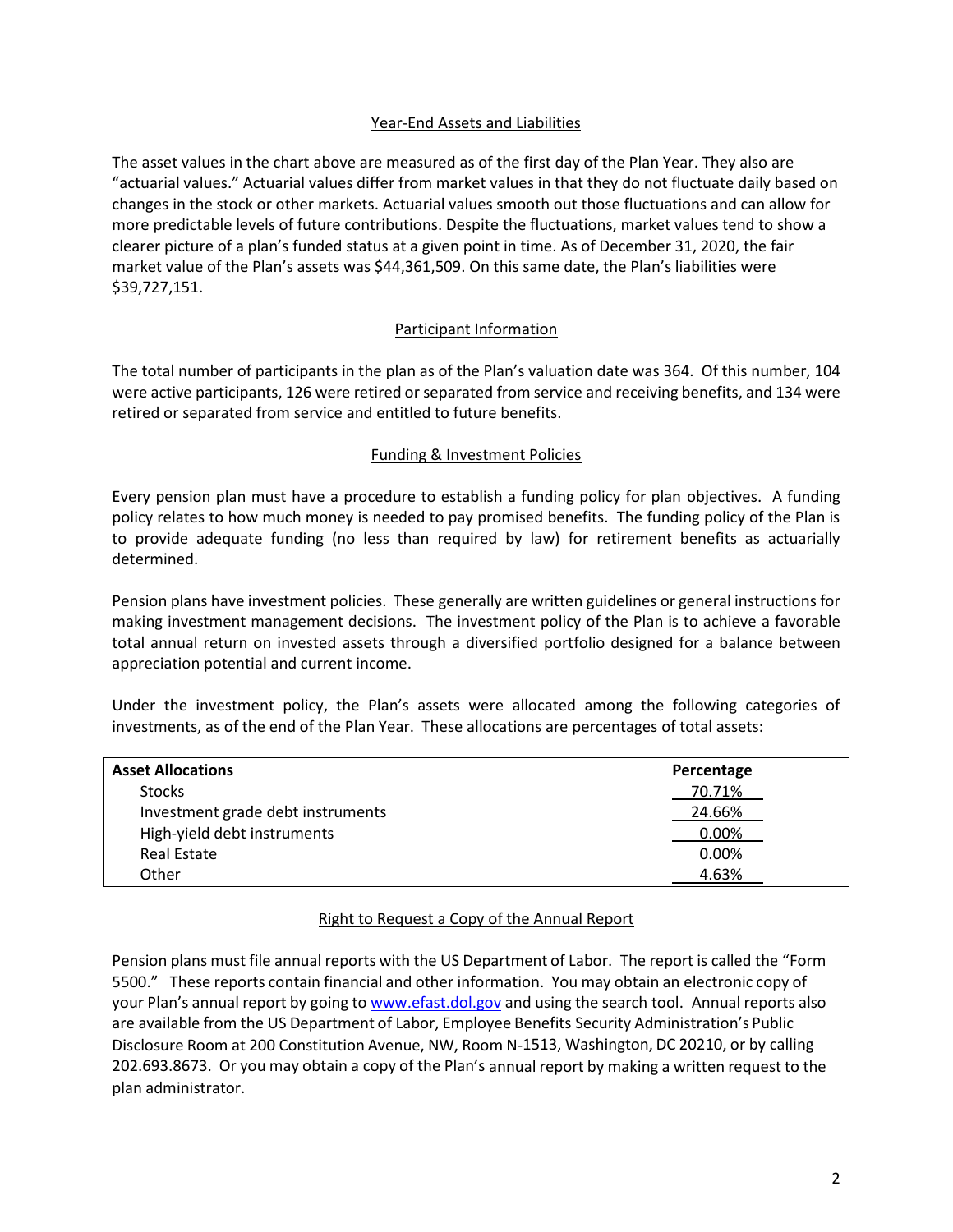Annual reports do not contain personal information, such as the amount of your accrued benefits. You may contact your plan administratorif you want information about your accrued benefits. Your plan administrator is identified below under "Where to Get More Information." You may also obtain a copy of the Plan's annual report via the company's internet site at [https://www.fidelitybanknc.com/hr/plan](https://www.fidelitybanknc.com/hr/plan-documents)[documents](https://www.fidelitybanknc.com/hr/plan-documents) under the 5500s tab.

## Summary of Rules Governing Termination of Single-Employer Plans

If a plan terminates, there are specific termination rules that must be followed under federal law. A summary of these rules follows.

There are two ways an employer can terminate its pension plan. First, the employer can end a plan in a "standard termination" but only after showing the PBGC that such plan has enough money to pay all benefits owed to participants. Under a standard termination, a plan must either purchase an annuity from an insurance company (which will provide you with periodic retirement benefits, such as monthly for life or for a set period of time when you retire) or, if the plan allows, issue one lump-sum payment that covers your entire benefit. Your plan administrator must give you advance notice that identifies the insurance company (or companies) selected to provide the annuity. The PBGC's guarantee ends upon the purchase of an annuity or payment of the lump-sum. If the plan purchases an annuity for you from an insurance company and that company becomes unable to pay, the applicable state guaranty association guarantees the annuity to the extent authorized by that state's law.

Second, if the plan is not fully-funded, the employer may apply for a distress termination. To do so, however, the employer must be in financial distress and prove to a bankruptcy court or to the PBGC that the employer cannot remain in business unless the plan is terminated. If the application is granted, the PBGC will take over the plan as trustee and pay plan benefits, up to the legal limits, using plan assets and PBGC guarantee funds.

Under certain circumstances, the PBGC may take action on its own to end a pension plan. Most terminations initiated by the PBGC occur when the PBGC determines that plan termination is needed to protect the interests of plan participants or of the PBGC insurance program. The PBGC can do so if, for example, a plan does not have enough money to pay benefits currently due.

# Benefit Payments Guaranteed by the PBGC

When the PBGC takes over a plan, it pays pension benefits through its insurance program. Only benefits that you have earned a right to receive and that cannot be forfeited (called vested benefits) are guaranteed. Most participants and beneficiaries receive all of the pension benefits they would have received under their plan, but some people may lose certain benefits that are not guaranteed.

The amount of benefits that PBGC guarantees is determined as of the plan termination date. However, if a plan terminates during a plan sponsor's bankruptcy, then the amount guaranteed is determined as of the date the sponsor entered bankruptcy.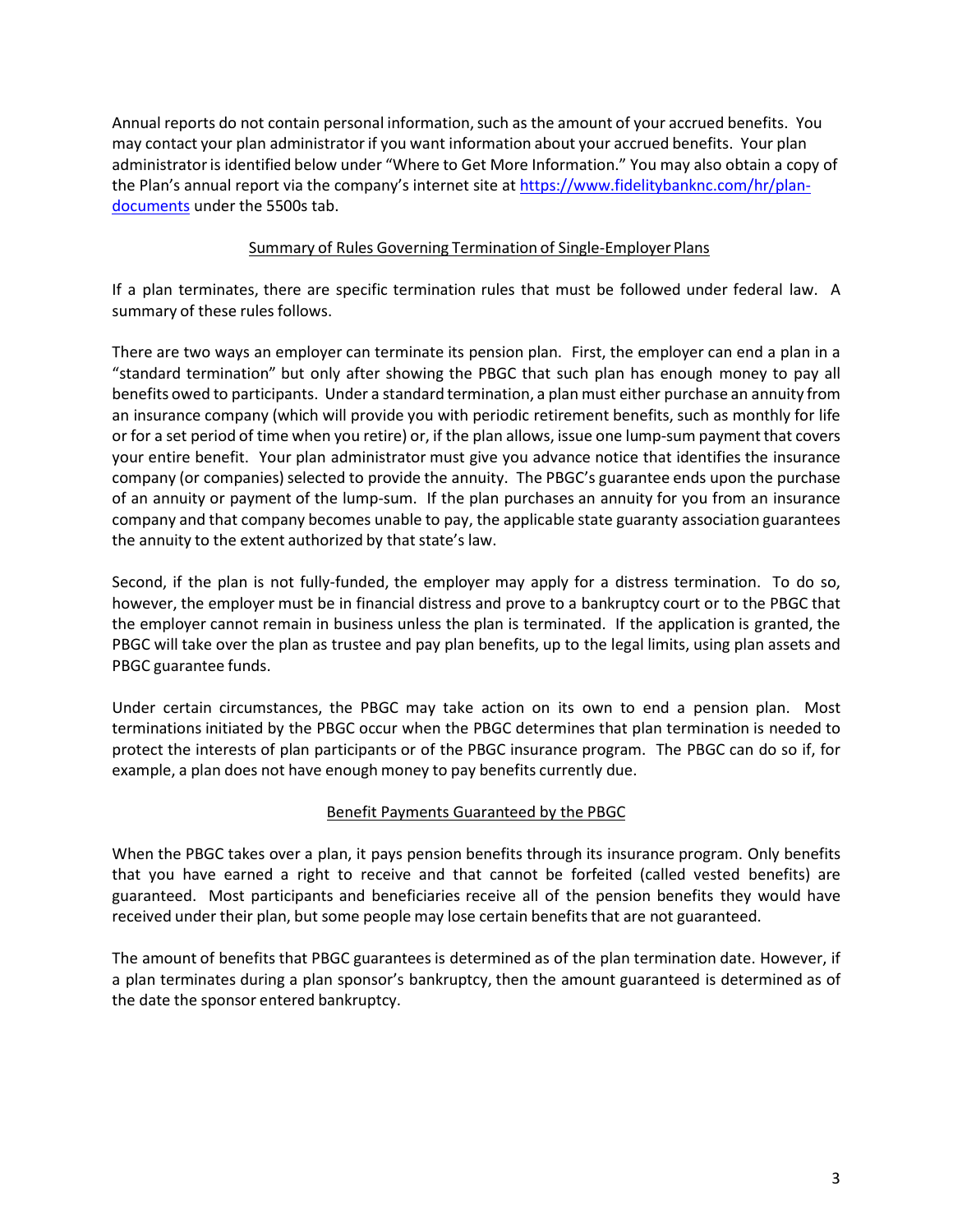The PBGC maximum benefit guarantee is set by law and is updated each calendar year. For a plan with a termination date orsponsor bankruptcy date, as applicable in 2021, the maximumguarantee is \$6,034 per month, or \$72,408 per year, for a benefit paid to a 65-year-old retiree with no survivor benefit. If a plan terminates during a plan sponsor's bankruptcy, the maximum guarantee is fixed as of the calendar year in which the sponsor entered bankruptcy. The maximum guarantee is lower for an individual who begins receiving benefits from PBGC before age 65 reflecting the fact that younger retirees are expected to receive more monthly pension checks over their lifetimes. The maximum guarantee by age can be found on PBGC's website, [www.pbgc.gov.](http://www.pbgc.gov/) The guaranteed amount is also reduced if a benefit will be provided to a survivor of the plan participant.

The PBGC guarantees "basic benefits" earned before a plan is terminated, which include:

- pension benefits at normal retirement age;
- most early retirement benefits;
- annuity benefits for survivors of plan participants; and
- disability benefits for a disability that occurred before the date the plan terminated or the date the sponsor entered bankruptcy, as applicable.

The PBGC does not guarantee certain types of benefits:

- The PBGC does not guarantee benefits for which you do not have a vested right, usually because you have not worked enough years for the company.
- The PBGC does not guarantee benefits for which you have not met all age, service, or other requirements.
- Benefit increases and new benefits that have been in place for less than one year are not guaranteed. Those that have been in place for less than five years are only partly guaranteed.
- Early retirement payments that are greater than payments at normal retirement age may not be guaranteed. For example, a supplemental benefit that stops when you become eligible for Social Security may not be guaranteed.
- Benefits other than pension benefits, such as health insurance, life insurance, death benefits, vacation pay, or severance pay, are not guaranteed.
- The PBGC generally does not pay lump sums exceeding \$5,000.

In some circumstances, participants and beneficiaries still may receive some benefits that are not guaranteed. This depends on how much money the terminated plan has and how much the PBGC recovers from employers for plan underfunding.

For additional general information about the PBGC and the pension insurance program guarantees, go to the "General FAQs about PBGC" on PBGC's website at [www.pbgc.gov/generalfaqs.](http://www.pbgc.gov/generalfaqs) Please contact your employer or plan administrator for specific information about your pension plan or pension benefit. PBGC does not have that information. See "Where to Get More Information About Your Plan," below.

## Where to Get More Information

For more information about this notice, you may contact Retirement Focus Service Center, Findley, a Division of USI, P.O. Box 68099, Schaumburg, IL 60168-0099 or by phone at 1-833-560-0243. For identification purposes, the official plan number is 001 and the plan sponsor's employer identification number or "EIN" is 56-0132040.